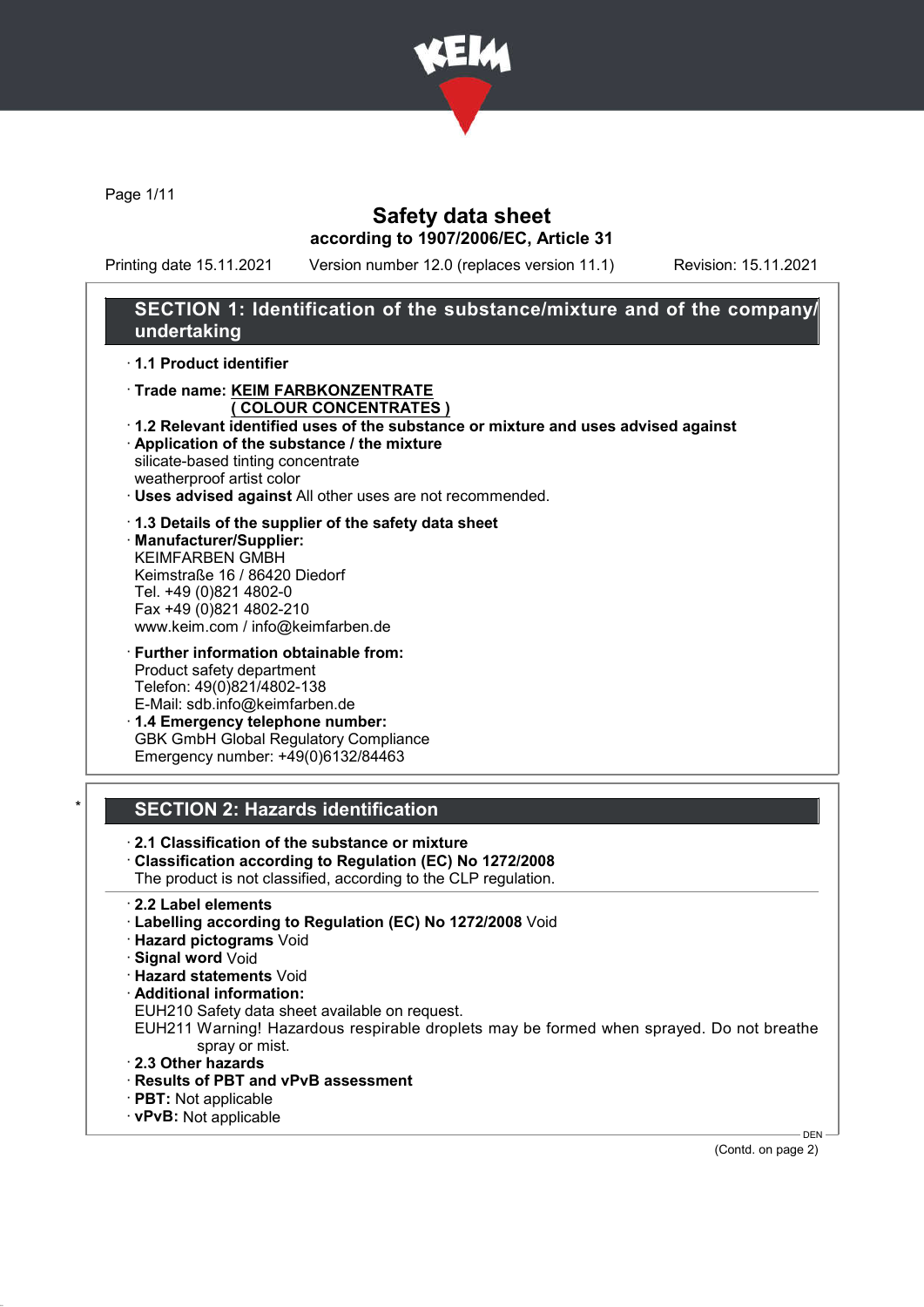

Page 2/11

## Safety data sheet according to 1907/2006/EC, Article 31

Printing date 15.11.2021 Version number 12.0 (replaces version 11.1) Revision: 15.11.2021

#### Trade name: KEIM FARBKONZENTRATE ( COLOUR CONCENTRATES )

(Contd. of page 1)

### SECTION 3: Composition/information on ingredients · 3.2 Mixtures Description: Aqueous solution of silicic acid potassium salt, pure acrylate, organically modified, fillers, pigments Dangerous components: CAS: 13463-67-7 EINECS: 236-675-5 Index number: 022-006-00-2 Reg.nr.: 01-2119486799-10 xxxx titanium dioxide [in powder form containing 1 % or more 2.5-10% of particles with aerodynamic diameter  $\leq 10 \mu m$ ] **Carc. 2, H351** Additional information: For the wording of the listed hazard phrases refer to section 16. SECTION 4: First aid measures · 4.1 Description of first aid measures · General information: No special measures required. When seeing the doctor we suggest to present this safety data sheet. · After inhalation: Supply fresh air; consult doctor in case of complaints. · After skin contact: Immediately wash with water and soap and rinse thoroughly. Do not use solvents or thinners. If skin irritation continues, consult a doctor. · After eye contact: Rinse opened eye for several minutes under running water. Then consult a doctor. · After swallowing: Rinse mouth and throat well with water. Do not induce vomiting; call for medical help immediately. · 4.2 Most important symptoms and effects, both acute and delayed No further relevant information available. · 4.3 Indication of any immediate medical attention and special treatment needed No further relevant information available. SECTION 5: Firefighting measures · 5.1 Extinguishing media · Suitable extinguishing agents: Product itself does not burn. Co-ordinate fire-fighting measures to the fire surroundings. · 5.2 Special hazards arising from the substance or mixture Harmful and flammable vapour is released during pyrolysis. In case of fire, the following can be released: carbon oxide (COx) acrylic monomers

(Contd. on page 3)

 $-$  DEN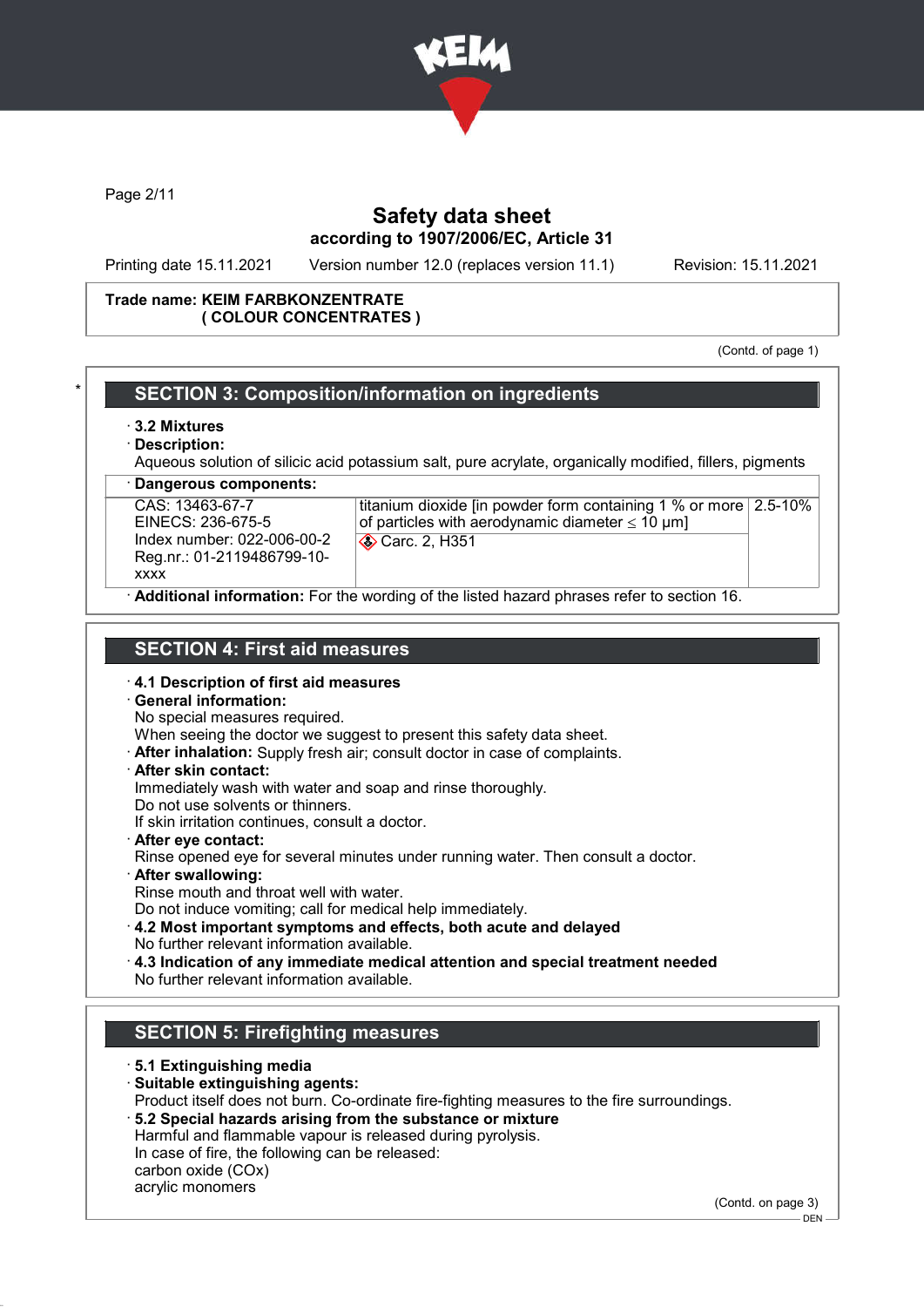

Page 3/11

## Safety data sheet according to 1907/2006/EC, Article 31

Printing date 15.11.2021 Version number 12.0 (replaces version 11.1) Revision: 15.11.2021

(Contd. of page 2)

### Trade name: KEIM FARBKONZENTRATE ( COLOUR CONCENTRATES )

Hydrogen fluoride (HF)

- · 5.3 Advice for firefighters
- · Specila protective equipment: Wear self-contained respiratory protective device.
- · Additional information

Dispose of fire debris and contaminated fire fighting water in accordance with official regulations. In case of fire do not breathe smoke, fumes and vapours.

## SECTION 6: Accidental release measures

- · 6.1 Personal precautions, protective equipment and emergency procedures Avoid contact with skin and eyes. Ensure adequate ventilation Particular danger of slipping on leaked/spilled product. Respect the protection rules (see section 7 a. 8). · 6.2 Environmental precautions: Do not allow product to reach soil, sewage system or any water course. Follow local governmental rules and regulations. · 6.3 Methods and material for containment and cleaning up: Absorb with liquid-binding material (sand, diatomite, acid binders, universal binders, sawdust). Ensure adequate ventilation. Dispose of the material collected according to regulations. Clear contaminated areas thoroughly. Flush rests with sufficient amount of water.
- · 6.4 Reference to other sections See Section 7 for information on safe handling. See Section 8 for information on personal protection equipment. See Section 13 for disposal information.

# SECTION 7: Handling and storage

- · 7.1 Precautions for safe handling Keep receptacles tightly sealed. Avoid contact with skin and eyes. Do not inhale aerosols. See item 8 (8.2) for information about suitable protective equipment and technical precautions. Respect the protection rules. Information about fire - and explosion protection: The product is not flammable. No special measures required. · 7.2 Conditions for safe storage, including any incompatibilities · Storage: · Requirements to be met by storerooms and receptacles:
- Keep in the original containers in a cool and dry place. Store only in unopened original receptacles. Unsuitable material for receptacles and pipes:

(Contd. on page 4)

 $-$  DEN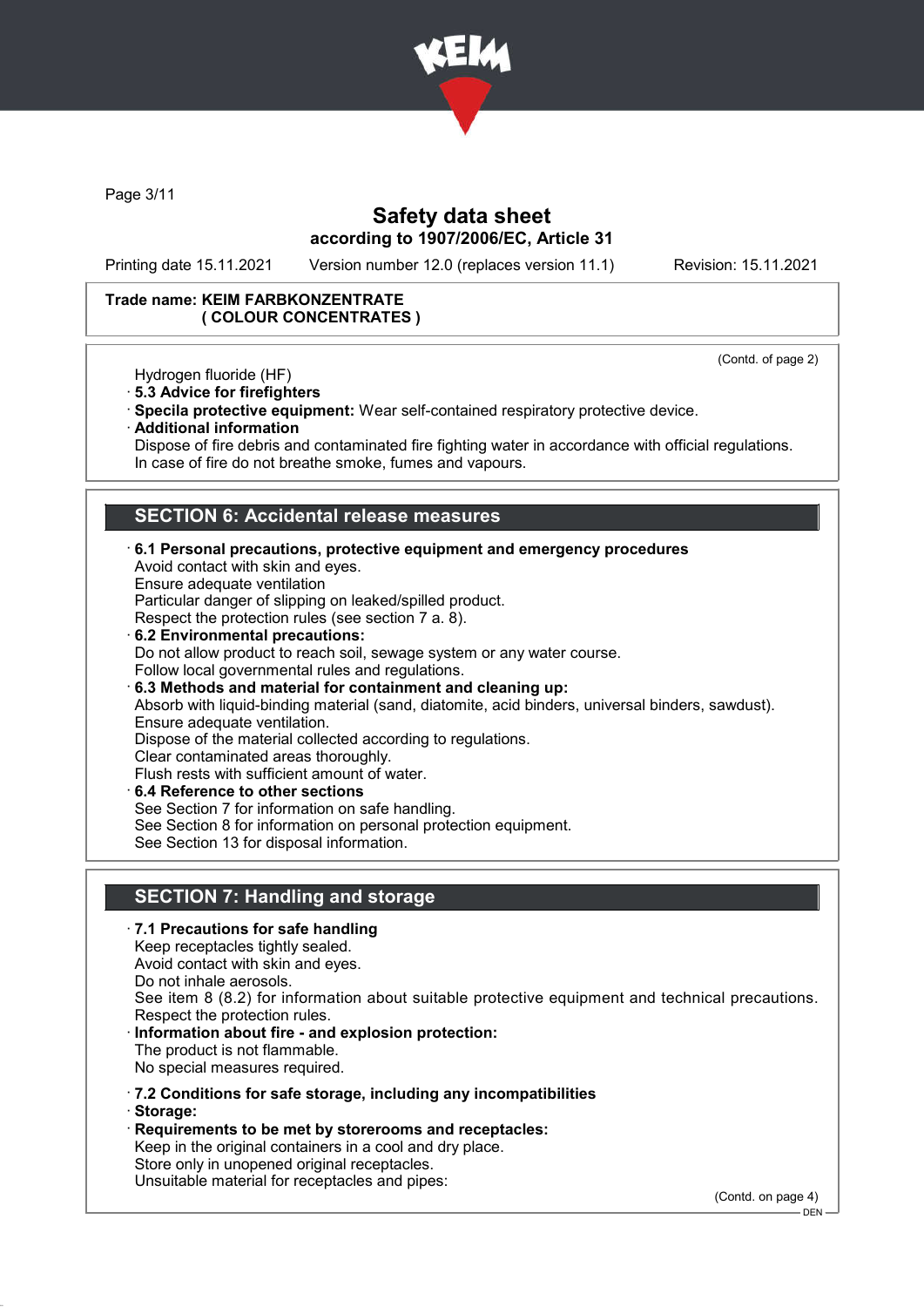

Page 4/11

## Safety data sheet according to 1907/2006/EC, Article 31

Printing date 15.11.2021 Version number 12.0 (replaces version 11.1) Revision: 15.11.2021

(Contd. of page 3)

### Trade name: KEIM FARBKONZENTRATE ( COLOUR CONCENTRATES )

iron and ferrous metals Suitable material for receptacles and pipes: Polyethylene

- · Information about storage in one common storage facility: Do not store together with acids.
- · Further information about storage conditions: Protect from frost.

Store in a cool place.

Protect from heat and direct sunlight.

· Storage class: 12

· 7.3 Specific end use(s) No further relevant information available.

## SECTION 8: Exposure controls/personal protection

#### · 8.1 Control parameters

· Ingredients with limit values that require monitoring at the workplace:

13463-67-7 titanium dioxide [in powder form containing 1 % or more of particles with aerodynamic diameter ≤ 10 μm]

AGW (Germany) Long-term value: 1.25\* 10\*\* mg/m<sup>3</sup> 2(II);\*alveolengängig\*\*einatembar; AGS, DFG

· Additional information: The lists valid during the making were used as basis.

- · 8.2 Exposure controls
- · Individual protection measures, such as personal protective equipment

### · General protective and hygienic measures:

Avoid contact with the eyes and skin.

- Do not inhale aerosols.
- Wash hands before breaks and at the end of work.

Immediately remove all soiled and contaminated clothing.

Respiratory protection:

Use suitable respiratory protective device only when aerosol or mist is formed. Combination filter A/P

- · Hand protection Protective gloves
- **Material of gloves**
- suitable material e.g.:

Nitrile impregnated cotton-gloves

Neoprene gloves Rubber gloves

PVC or PE gloves

Recommended thickness of the material:  $\geq 0.5$  mm

The selection of the suitable gloves does not only depend on the material, but also on further marks of quality and varies from manufacturer to manufacturer. As the product is a preparation of several substances, the resistance of the glove material can not be calculated in advance and has therefore to be checked prior to the application.

(Contd. on page 5)

DEN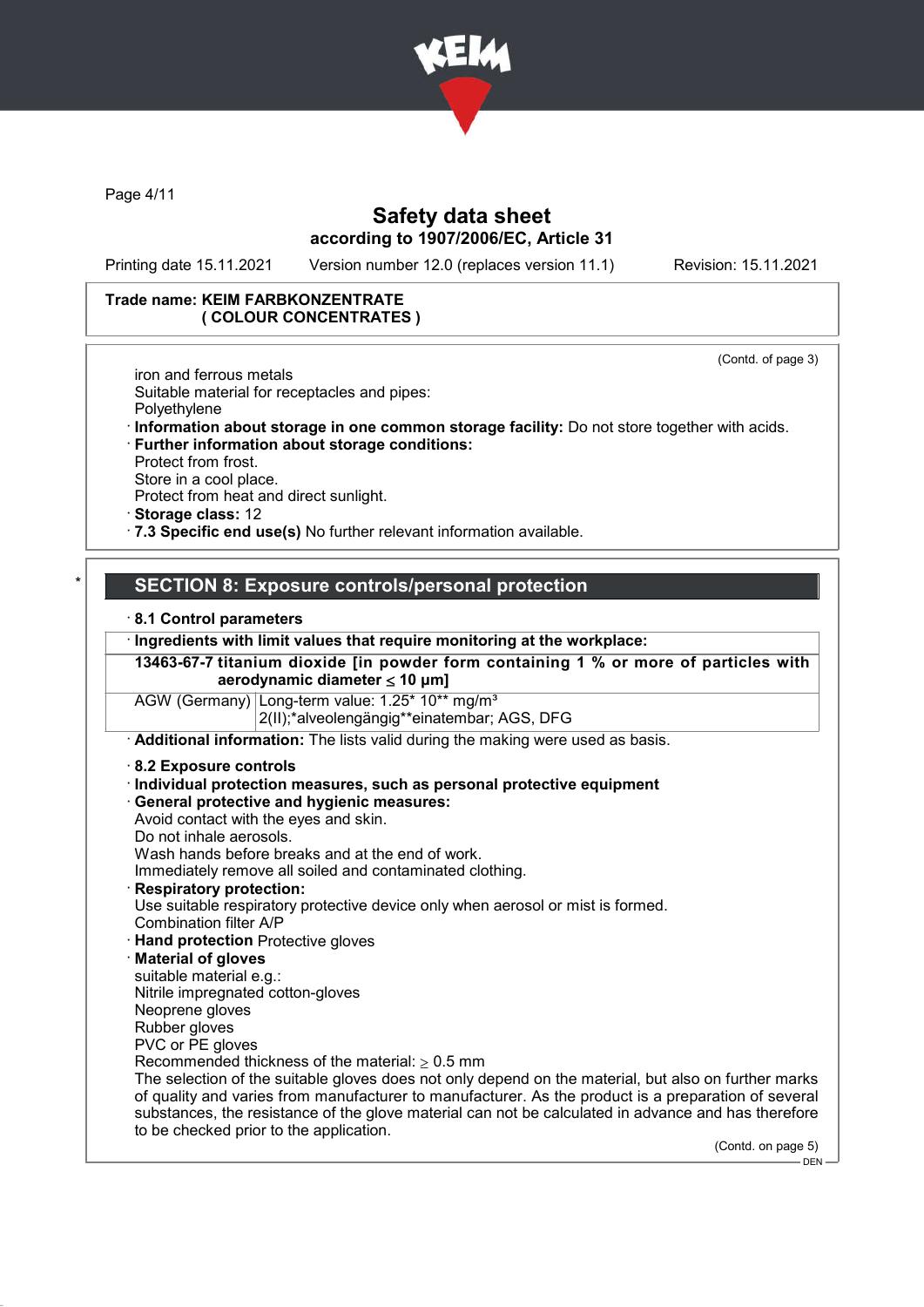

Page 5/11

## Safety data sheet according to 1907/2006/EC, Article 31

Printing date 15.11.2021 Version number 12.0 (replaces version 11.1) Revision: 15.11.2021

#### Trade name: KEIM FARBKONZENTRATE ( COLOUR CONCENTRATES )

(Contd. of page 4) · Penetration time of glove material Value for the permeation: level  $> 6$  (480 min) The determined penetration times according to EN 16523-1:2015 are not performed under practical conditions. Therefore a maximum wearing time, which corresponds to 50% of the penetration time, is recommended. The exact break trough time has to be found out by the manufacturer of the protective gloves and has to be observed. · Eye/face protection Goggles recommended during refilling Tightly sealed goggles · Body protection: Protective work clothing Environmental exposure controls See Section 12 and 6.2 No further relevant information available. SECTION 9: Physical and chemical properties · 9.1 Information on basic physical and chemical properties · General Information · Colour: Different, according to colouring. · Odour: Characteristic · Odour threshold: <br>· Melting point/freezing point: Not determined  $\cdot$  Melting point/freezing point: · Boiling point or initial boiling point and boiling range Not determined · Flammability **Not** applicable · Lower and upper explosion limit • Lower: Not applicable · Upper: Not applicable Not applicable · Auto-ignition temperature: Product is not selfigniting. · Decomposition temperature: Not determined  $\cdot$  pH at 20 °C 11.2\* · Viscosity: • **Kinematic viscosity**<br>• **Dynamic at 20 °C:** 900-1800<sup>\*</sup> mPas  $\cdot$  Dynamic at 20  $\degree$ C: · Solubility · water: Miscible · Partition coefficient n-octanol/water (log value) value value value value value value value value value value value value value value value value value v  $\sim$  Vapour pressure at 20  $\degree$ C:  $\sim$  23 hPa · Density and/or relative density <sup>2</sup> Density at 20 °C: 1.35-1.55\* g/cm<sup>3</sup><br> **Relative density**<br>
Relative density  $\cdot$  Relative density (Contd. on page 6)

 $-$  DEN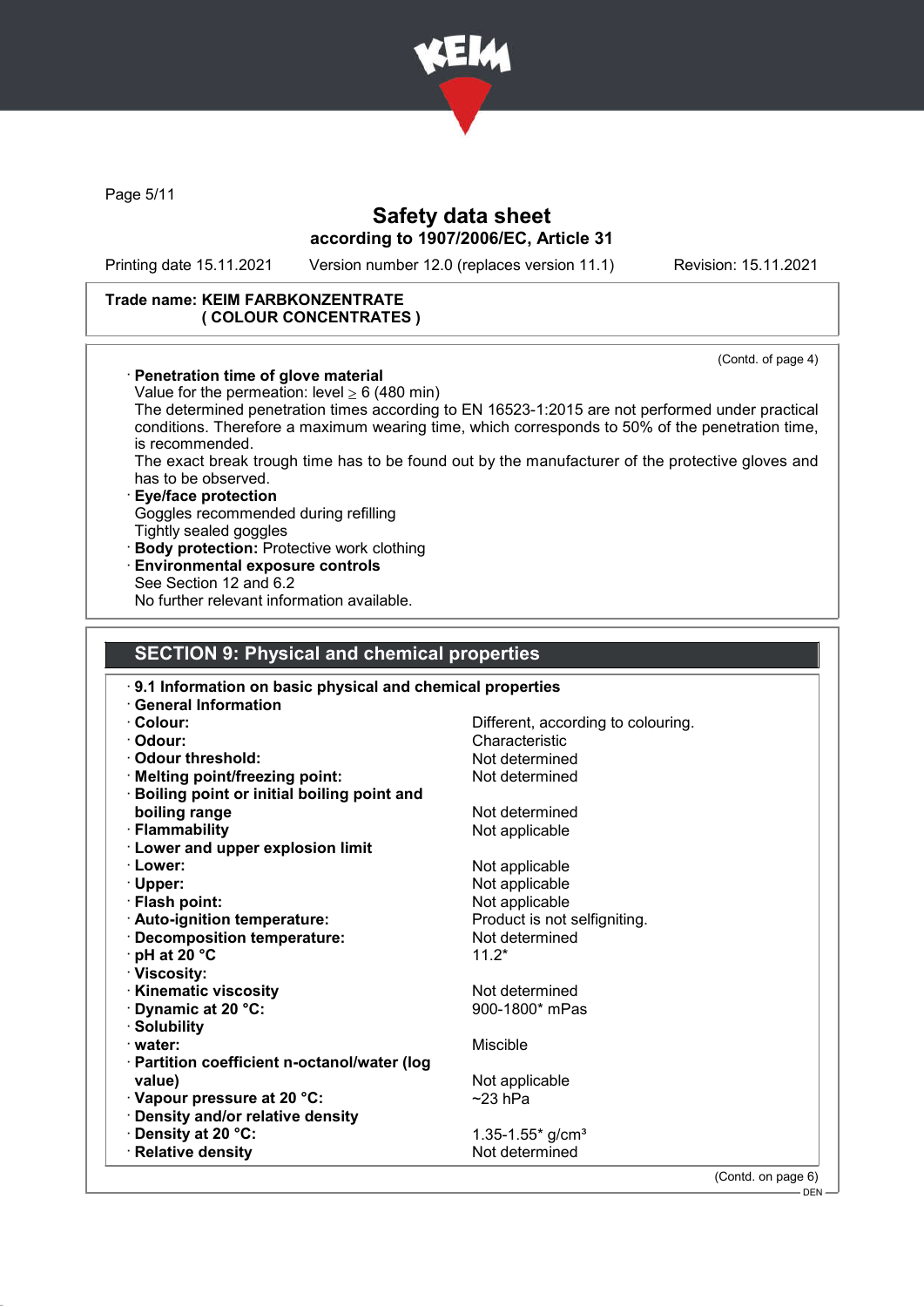

Page 6/11

# Safety data sheet according to 1907/2006/EC, Article 31

Printing date 15.11.2021 Version number 12.0 (replaces version 11.1) Revision: 15.11.2021

### Trade name: KEIM FARBKONZENTRATE ( COLOUR CONCENTRATES )

|                                                                                    | (Contd. of page 5)                                                              |
|------------------------------------------------------------------------------------|---------------------------------------------------------------------------------|
| · Vapour density                                                                   | Not applicable                                                                  |
| ⋅ 9.2 Other information                                                            | * The values are for freshly produced material<br>and may change with the time. |
| · Appearance:                                                                      |                                                                                 |
| $\cdot$ Form:                                                                      | Pasty                                                                           |
| · Important information on protection of health<br>and environment, and on safety. |                                                                                 |
| Ignition temperature:                                                              | Not determined                                                                  |
| · Explosive properties:                                                            | Product does not present an explosion hazard.                                   |
| Change in condition                                                                |                                                                                 |
| · Evaporation rate                                                                 | Not applicable                                                                  |
| · Information with regard to physical hazard<br>classes                            |                                                                                 |
| <b>Explosives</b>                                                                  | Void                                                                            |
| · Flammable gases                                                                  | Void                                                                            |
| · Aerosols                                                                         | Void                                                                            |
| · Oxidising gases                                                                  | Void                                                                            |
| · Gases under pressure                                                             | Void                                                                            |
| · Flammable liquids                                                                | Void                                                                            |
| · Flammable solids                                                                 | Void                                                                            |
| ⋅ Self-reactive substances and mixtures                                            | Void                                                                            |
| · Pyrophoric liquids                                                               | Void                                                                            |
| · Pyrophoric solids                                                                | Void                                                                            |
| · Self-heating substances and mixtures                                             | Void                                                                            |
| Substances and mixtures, which emit                                                |                                                                                 |
| flammable gases in contact with water                                              | Void                                                                            |
| · Oxidising liquids                                                                | Void                                                                            |
| · Oxidising solids                                                                 | Void                                                                            |
| · Organic peroxides                                                                | Void                                                                            |
| Corrosive to metals                                                                | Void                                                                            |
| · Desensitised explosives                                                          | Void                                                                            |

## SECTION 10: Stability and reactivity

- · 10.1 Reactivity No further relevant information available.
- · 10.2 Chemical stability Stable under normal conditions of storage and use.
- · Thermal decomposition / conditions to be avoided:
- No decomposition if used according to specifications.
- · 10.3 Possibility of hazardous reactions No dangerous reactions known.
- · 10.4 Conditions to avoid No further relevant information available.
- · 10.5 Incompatible materials: Acids
- · 10.6 Hazardous decomposition products:

In case of fire, the following can be released:

(Contd. on page 7)

DEN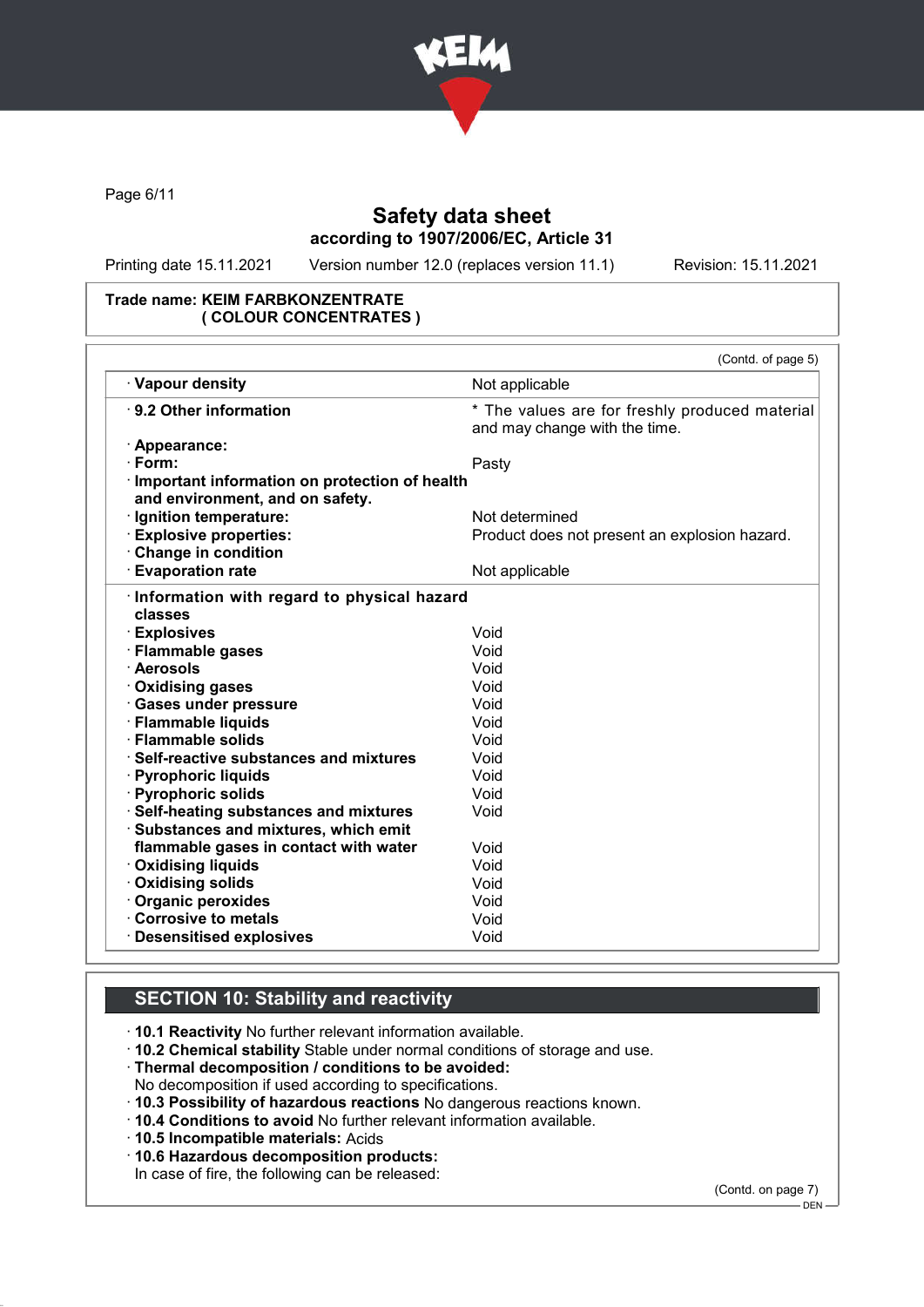

Page 7/11

## Safety data sheet according to 1907/2006/EC, Article 31

Printing date 15.11.2021 Version number 12.0 (replaces version 11.1) Revision: 15.11.2021

### Trade name: KEIM FARBKONZENTRATE ( COLOUR CONCENTRATES )

(Contd. of page 6)

Carbon oxides (COx) acrylic monomers Hydrogen fluoride No hazardous decomposition products if stored and handled as prescribed.

# **SECTION 11: Toxicological information**

· 11.1 Information on hazard classes as defined in Regulation (EC) No 1272/2008 · Acute toxicity Based on available data, the classification criteria are not met.

### · LD/LC50 values relevant for classification:

13463-67-7 titanium dioxide [in powder form containing 1 % or more of particles with aerodynamic diameter ≤ 10 μm]

Inhalative  $ATE$  mix  $(4h)$   $>5$  mg/l (inhalative)

| ATE mix      | $ >2,000$ mg/kg (dermal)        |
|--------------|---------------------------------|
|              | $ >2,000$ mg/kg (orally)        |
| <b>NOAEL</b> | $3,500$ mg/kg /Oral (rat) (90d) |

· Skin corrosion/irritation Frequent persistent contact with the skin may cause skin irritation.

· Serious eye damage/irritation In case of longer exposure, irritating effect is possible.

· during inhalation: Irritant effect possible.

· during swallowing: Irritant effect possible

· Respiratory or skin sensitisation Based on available data, the classification criteria are not met.

· Germ cell mutagenicity Based on available data, the classification criteria are not met.

- · Carcinogenicity Based on available data, the classification criteria are not met.
- · Reproductive toxicity Based on available data, the classification criteria are not met.
- · STOT-single exposure Based on available data, the classification criteria are not met.
- · STOT-repeated exposure Based on available data, the classification criteria are not met.

· Aspiration hazard Based on available data, the classification criteria are not met.

· Other information (about experimental toxicology):

Experimental analysis are not available.

The product was not tested. The statements on toxicology have been derived from the properties of the individual components.

- · Subacute to chronic toxicity:
- **Repeated dose toxicity**

13463-67-7 titanium dioxide [in powder form containing 1 % or more of particles with aerodynamic diameter ≤ 10 μm]

Inhalative  $NOAEC$  10 mg/m<sup>3</sup> (rat) (90d)

CMR effects (carcinogenity, mutagenicity and toxicity for reproduction) Not applicable · 11.2 Information on other hazards

# · Endocrine disrupting properties

None of the ingredients is listed.

(Contd. on page 8)

DEN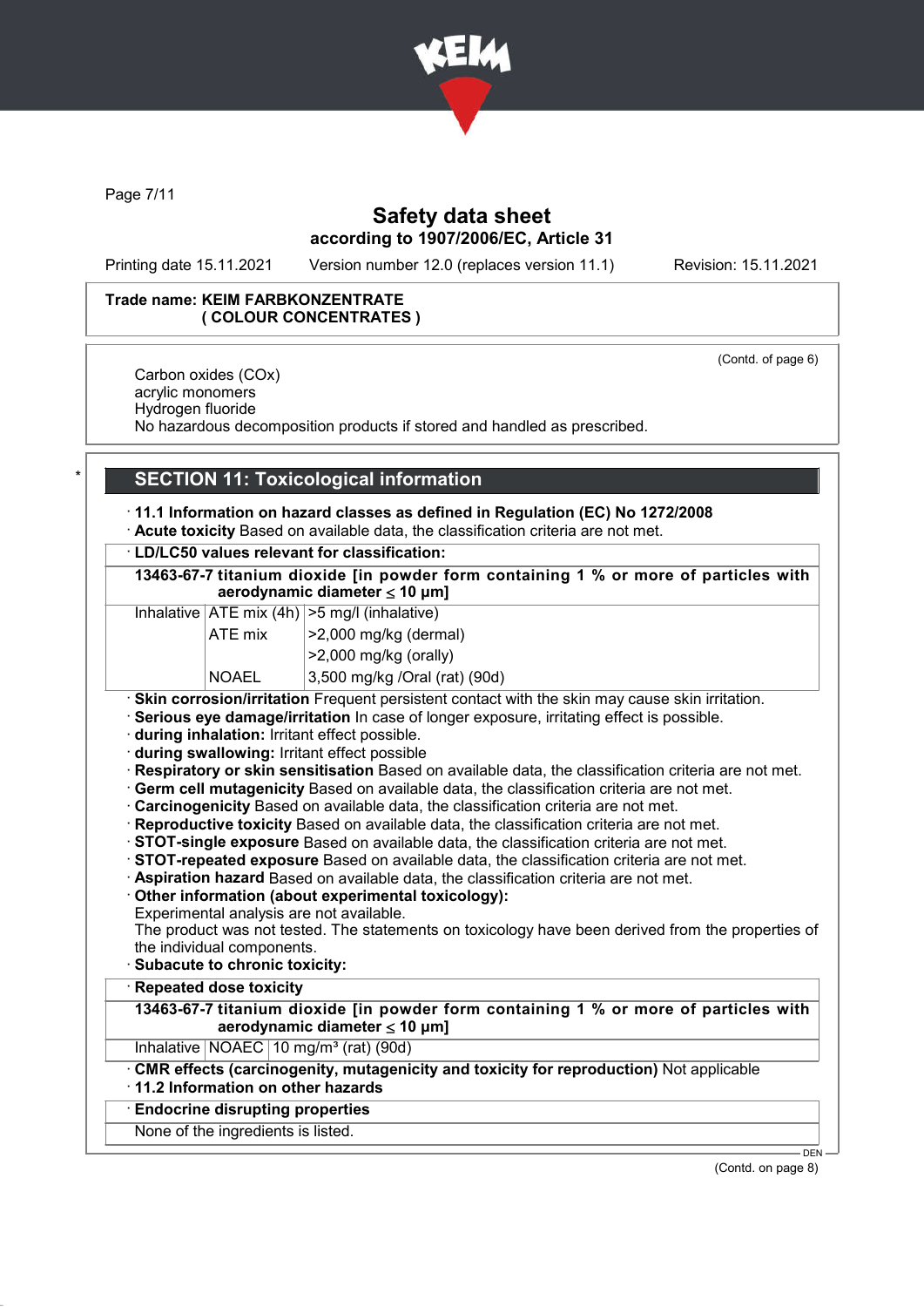

Page 8/11

# Safety data sheet according to 1907/2006/EC, Article 31

Printing date 15.11.2021 Version number 12.0 (replaces version 11.1) Revision: 15.11.2021

### Trade name: KEIM FARBKONZENTRATE ( COLOUR CONCENTRATES )

(Contd. of page 7)

|             | $\cdot$ 12.1 Toxicity                                                                                                                                                                                                                                                                                                                                                  |
|-------------|------------------------------------------------------------------------------------------------------------------------------------------------------------------------------------------------------------------------------------------------------------------------------------------------------------------------------------------------------------------------|
|             | · Aquatic toxicity:                                                                                                                                                                                                                                                                                                                                                    |
|             | 13463-67-7 titanium dioxide [in powder form containing 1 % or more of particles with<br>aerodynamic diameter $\leq$ 10 µm]                                                                                                                                                                                                                                             |
|             |                                                                                                                                                                                                                                                                                                                                                                        |
|             | NOEC $\geq$ 100,000 mg/kg (sediment fresh water)                                                                                                                                                                                                                                                                                                                       |
|             | EC50 >100 mg/kg (Freshwater algae) (OECD 201)                                                                                                                                                                                                                                                                                                                          |
|             | EC 50   > 10,000 mg/l (algae) (ISO 10253)                                                                                                                                                                                                                                                                                                                              |
|             | LC 50   > 10,000 mg/l (marine fish) (OECD 203)                                                                                                                                                                                                                                                                                                                         |
|             | >1,000 mg/l (freshwater fish) (EPA-540/9-85-006)                                                                                                                                                                                                                                                                                                                       |
|             | >1,000 mg/l (daphnia) (OECD 202)                                                                                                                                                                                                                                                                                                                                       |
|             | · 12.2 Persistence and degradability No further relevant information available.                                                                                                                                                                                                                                                                                        |
|             | Other information:                                                                                                                                                                                                                                                                                                                                                     |
|             | Elimination in biological waste water treatment plants is effected by flocculation, precipitation and                                                                                                                                                                                                                                                                  |
|             | adsorption on sewage sludge.                                                                                                                                                                                                                                                                                                                                           |
|             | · 12.3 Bioaccumulative potential No further relevant information available.                                                                                                                                                                                                                                                                                            |
|             | . 12.4 Mobility in soil No further relevant information available.                                                                                                                                                                                                                                                                                                     |
|             | 12.5 Results of PBT and vPvB assessment                                                                                                                                                                                                                                                                                                                                |
|             |                                                                                                                                                                                                                                                                                                                                                                        |
|             | · PBT: Not applicable                                                                                                                                                                                                                                                                                                                                                  |
|             | · vPvB: Not applicable                                                                                                                                                                                                                                                                                                                                                 |
|             | · 12.6 Endocrine disrupting properties                                                                                                                                                                                                                                                                                                                                 |
|             | The product does not contain substances with endocrine disrupting properties.                                                                                                                                                                                                                                                                                          |
|             | 12.7 Other adverse effects                                                                                                                                                                                                                                                                                                                                             |
|             | Other information: Pretreat waste water with help of precipitation.                                                                                                                                                                                                                                                                                                    |
|             | · Additional ecological information:                                                                                                                                                                                                                                                                                                                                   |
|             | · AOX-indication:                                                                                                                                                                                                                                                                                                                                                      |
|             |                                                                                                                                                                                                                                                                                                                                                                        |
|             | take influence on the AOX-load of the waste water.                                                                                                                                                                                                                                                                                                                     |
|             |                                                                                                                                                                                                                                                                                                                                                                        |
|             | EU guideline NO. 2006/11/EC:                                                                                                                                                                                                                                                                                                                                           |
|             | The product contains TiO2.<br><b>General notes:</b>                                                                                                                                                                                                                                                                                                                    |
|             |                                                                                                                                                                                                                                                                                                                                                                        |
| components. |                                                                                                                                                                                                                                                                                                                                                                        |
|             | Due to the substance of content which do not include organic jointed halogens, the product can not<br>According to the formulation contains the following heavy metals and compounds from the<br>The statements on ecotoxicology have been derived from the properties of the individual<br>Do not allow product to reach ground water, water course or sewage system. |
|             | At present there are no ecotoxicological assessments.<br>Water hazard class 1 (German Regulation) (Self-assessment): slightly hazardous for water                                                                                                                                                                                                                      |

(Contd. on page 9)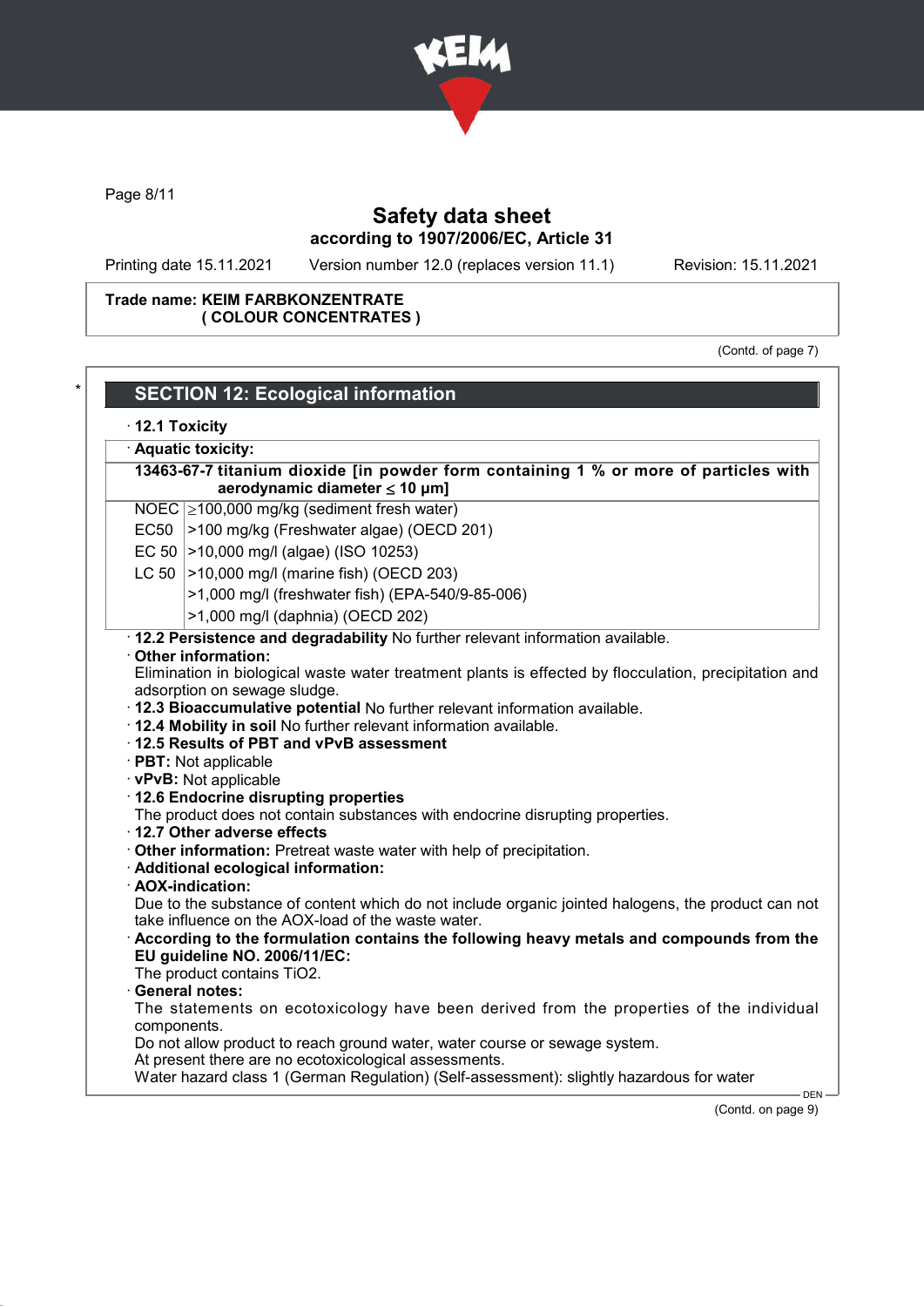

Page 9/11

# Safety data sheet according to 1907/2006/EC, Article 31

Printing date 15.11.2021 Version number 12.0 (replaces version 11.1) Revision: 15.11.2021

#### Trade name: KEIM FARBKONZENTRATE ( COLOUR CONCENTRATES )

(Contd. of page 8)

### SECTION 13: Disposal considerations

#### · 13.1 Waste treatment methods

#### **Recommendation**

Must not be disposed with household garbage. Do not allow product to reach sewage system. Disposal must be made according to official regulations.

### · European waste catalogue

08 01 12 waste paint and varnish other than those mentioned in 08 01 11

#### · Uncleaned packaging:

- · Recommendation: Disposal must be made according to official regulations.
- · Recommended cleansing agents: Water, if necessary with cleansing agents.

| <b>SECTION 14: Transport information</b>                                                         |                                                               |
|--------------------------------------------------------------------------------------------------|---------------------------------------------------------------|
| 14.1 UN number or ID number<br>· ADR, IMDG, IATA                                                 | Void                                                          |
| 14.2 UN proper shipping name<br>· ADR, IMDG, IATA                                                | Void                                                          |
| 14.3 Transport hazard class(es)                                                                  |                                                               |
| · ADR, IMDG, IATA<br>· Class                                                                     | Void                                                          |
| 14.4 Packing group<br>· ADR, IMDG, IATA                                                          | Void                                                          |
| 14.5 Environmental hazards:<br>· Marine pollutant:                                               | <b>No</b>                                                     |
| 14.6 Special precautions for user                                                                | Not applicable                                                |
| $\cdot$ 14.7 Maritime transport in bulk according to<br><b>IMO instruments</b><br>Not applicable |                                                               |
| · Transport/Additional information:                                                              | No dangerous good in sense of these transport<br>regulations. |
| · UN "Model Regulation":                                                                         | Void                                                          |
|                                                                                                  | $DEN -$                                                       |

(Contd. on page 10)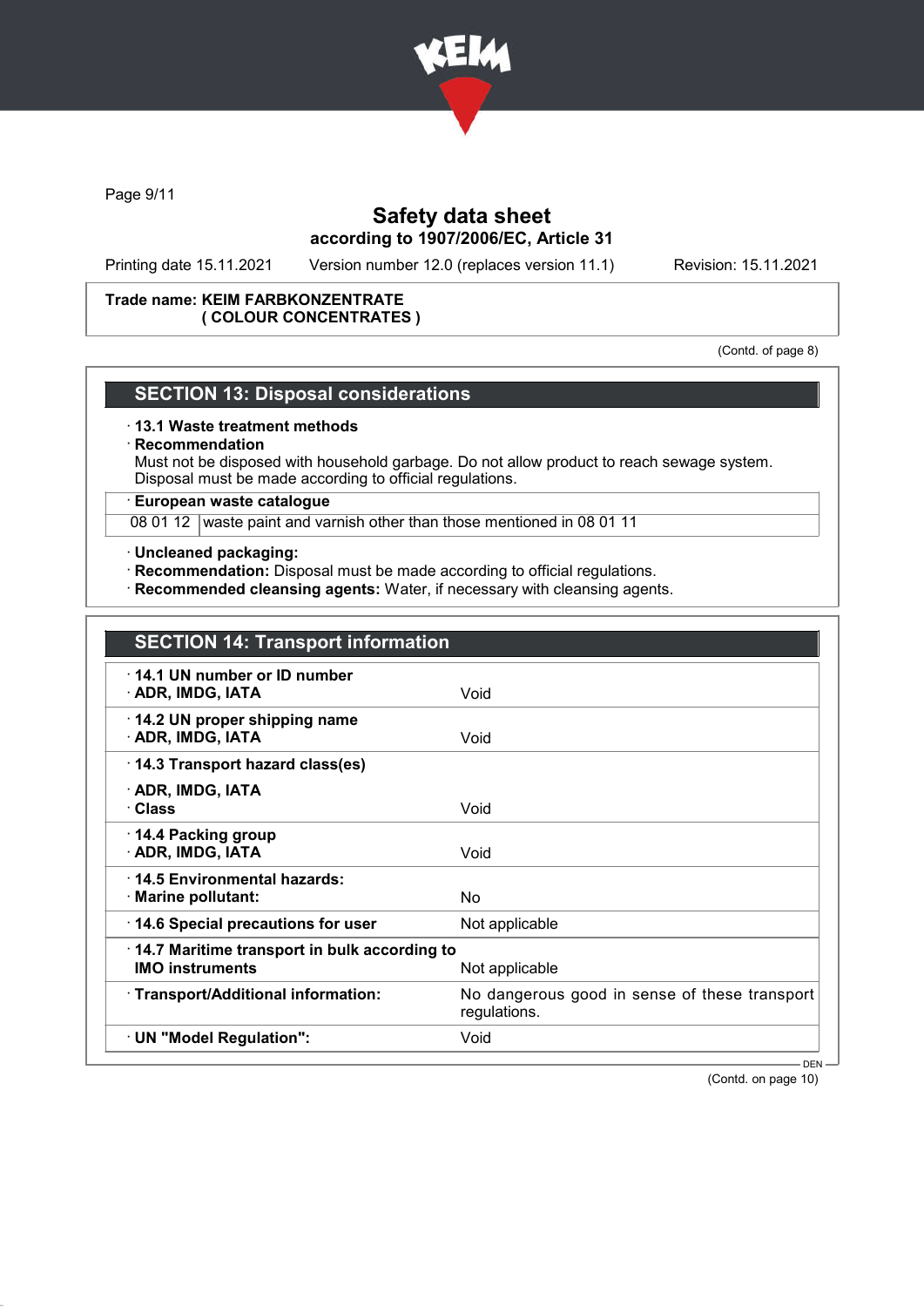

Page 10/11

## Safety data sheet according to 1907/2006/EC, Article 31

Printing date 15.11.2021 Version number 12.0 (replaces version 11.1) Revision: 15.11.2021

#### Trade name: KEIM FARBKONZENTRATE ( COLOUR CONCENTRATES )

(Contd. of page 9)

## SECTION 15: Regulatory information

- · 15.1 Safety, health and environmental regulations/legislation specific for the substance or mixture
- · Labelling according to Regulation (EC) No 1272/2008 For information on labelling please refer to section 2 of this document.
- · Directive 2012/18/EU
- · Named dangerous substances ANNEX I None of the ingredients is listed.
- · LIST OF SUBSTANCES SUBJECT TO AUTHORISATION (ANNEX XIV)
- None of the ingredients is listed.
- · DIRECTIVE 2011/65/EU on the restriction of the use of certain hazardous substances in electrical and electronic equipment – Annex II
- None of the ingredients is listed.
- **REGULATION (EU) 2019/1148**
- · Annex I RESTRICTED EXPLOSIVES PRECURSORS (Upper limit value for the purpose of licensing under Article 5(3))
- None of the ingredients is listed.
- Annex II REPORTABLE EXPLOSIVES PRECURSORS
- None of the ingredients is listed.
- Regulation (EC) No 273/2004 on drug precursors
- None of the ingredients is listed.
- Regulation (EC) No 111/2005 laying down rules for the monitoring of trade between the Community and third countries in drug precursors
- None of the ingredients is listed.
- · National regulations:
- · Waterhazard class: Water hazard class 1 (Self-assessment): slightly hazardous for water.
- · Other regulations, limitations and prohibitive regulations
- · Please note:
- TRGS 200 (Germany)
- TRGS 500 (Germany)
- TRGS 510 (Germany)
- TRGS 900 (Germany)
- · Substances of very high concern (SVHC) according to REACH, Article 57 Not applicable
- · Product-Code/Giscode: BSW10
- · 15.2 Chemical safety assessment: A Chemical Safety Assessment has not been carried out.

# SECTION 16: Other information

This information is based on our present knowledge. However, this shall not constitute a guarantee for any specific product features and shall not establish a legally valid contractual relationship. (Contd. on page 11)

 $-$  DEN